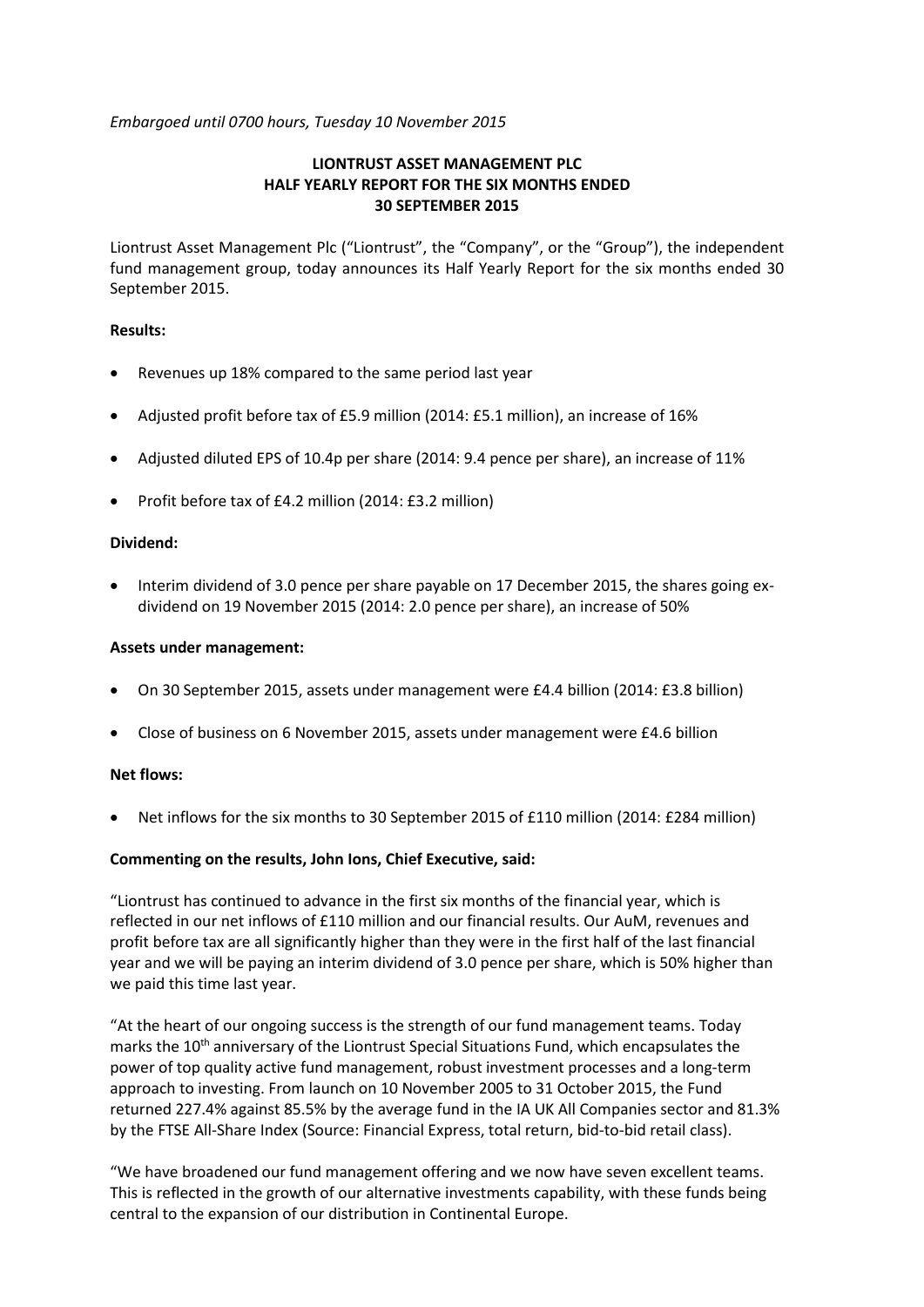"We continue to enhance our distribution capability, in both the UK and internationally, and this is key to the future growth of the business. The investment in CRM and digital marketing enables us to reach a larger number of intermediaries with more targeted, consistent and structured communications. The effectiveness of our marketing and brand is shown by the consistently high recognition and awareness figures we gain for our advertising among intermediaries.

"The fund management industry is benefiting from the ever increasing need for people to save for their own retirement and then having the freedom to choose what to do with their pension pot when they have retired. Given the fund management expertise and strength of distribution we have, I am confident we will be entrusted with greater levels of people's savings in the future."

## **For further information please contact:**

| <b>Liontrust Asset Management</b><br>John Jons            | 020 7412 1700<br>www.liontrust.co.uk |
|-----------------------------------------------------------|--------------------------------------|
| Vinay Abrol                                               |                                      |
| Simon Hildrey – Head of Marketing & Distribution Strategy |                                      |
| <b>Numis Securities Limited</b>                           | 020 7260 1000                        |
| Charles Farguhar, Andrew Holloway                         |                                      |
| <b>Macquarie Capital (Europe) Limited</b>                 | 020 3037 2000                        |
| Advisory – Jonny Allison, Kavita Choitram                 |                                      |
| Corporate Broking - Nicholas Harland, Nick Donovan        |                                      |

## **Chairman's Statement**

### **Introduction**

I am delighted to announce very good results for the first six months of our financial year. Our revenues have increased by 18% compared to the first half of the last financial year and our adjusted profit before tax has grown by 16% to £5.9 million. Our earnings and profits have been driven by the continued growth in our AuM, which reached £4.4 billion at the end of September and more than £4.6 billion on 6 November.

It is particularly pleasing that we have been able to report these figures for a period in which there was mounting uncertainty among investors about the future direction of markets. We attribute the relative robustness of our AuM during such volatile market environments to our distinct investment processes, the experience and longevity of our fund managers and our regular and clear communications.

No one knows when interest rates will start to rise in the US and UK but there has been no shortage of comment in the media on what the impact may be on markets. We have increased our range of alternative investments, now offering three strong performing long/short funds for those investors who want to hedge their equity or credit exposure as a result of the uncertainty.

The continued expansion of Liontrust is illustrated by the fact we now have seven fund management teams, including a very wide range of Multi-Asset portfolios, broader reach across the institutional, wealth management and advisory markets in the UK, enhanced distribution in continental Europe and a growing profile among consumers.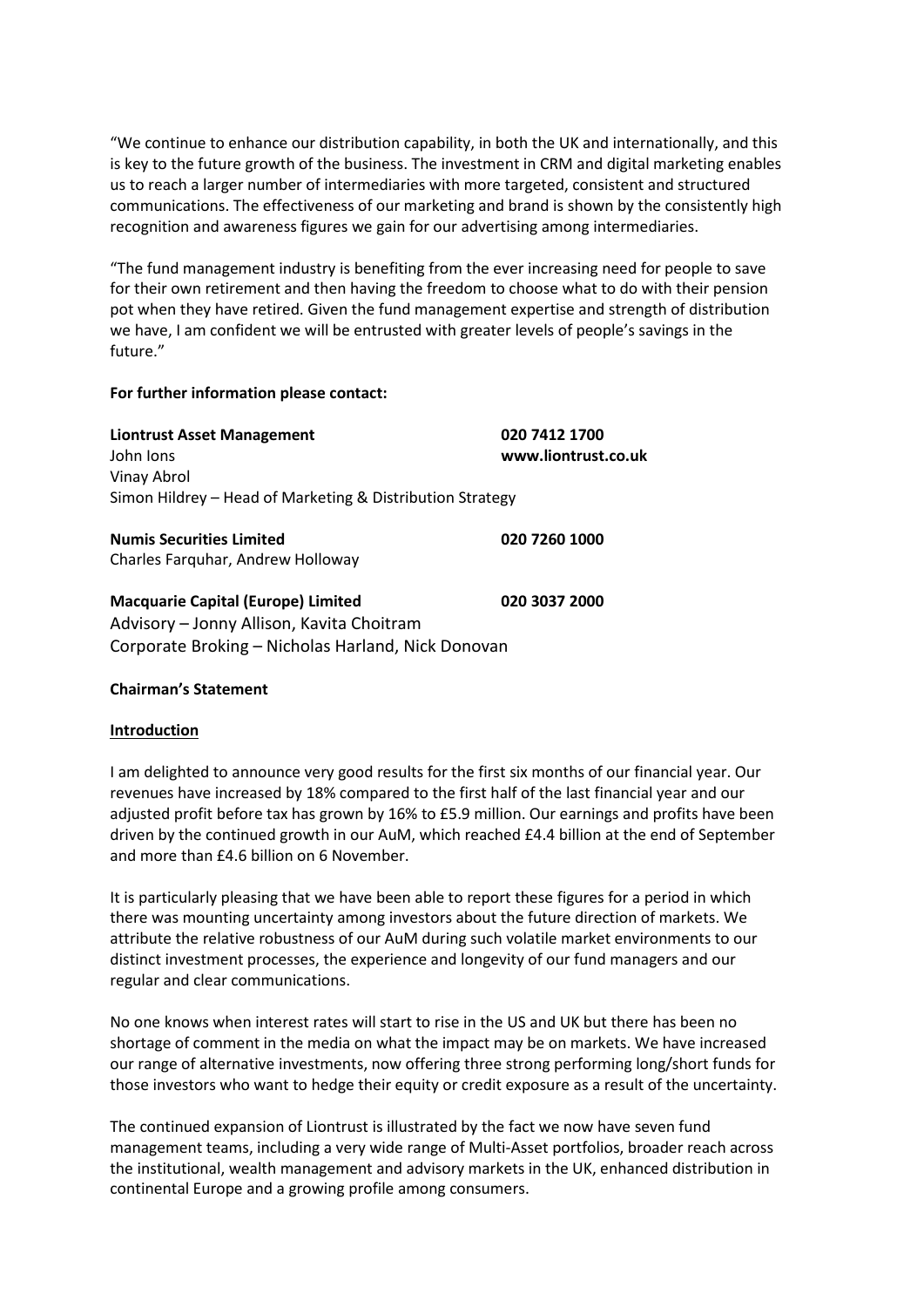We will be enhancing our fund offering further through new launches where we have the expertise or hires and acquisitions where we do not. For example, we will launch the GF Water and Agriculture and the UK Micro Cap funds over the next few months.

This all means we are very well positioned to take advantage of the well known long-term opportunities for fund management companies and to succeed in continuing to grow the company.

## **Results**

Adjusted profit before tax was £5.907 million (2014: £5.095 million) an increase of 16% compared to last year, see note 5 below for a reconciliation of adjusted profit before tax.

Adjusted basic earnings per share of 10.82 pence (2014: 9.73 pence per share) an increase of 11% and Adjusted diluted earnings per share of 10.35 pence per share (2014: 9.35 pence per share) an increase of 11%.

Profit before tax of £4.235 million (2014: £3.236 million) includes a loss of £1.672 million (2014: £1.859 million) of Adjustments.

### **Dividend**

In accordance with the Company's dividend policy, the Board is declaring an interim dividend of 3.0 pence per share (2014: 2.0 pence per share), which will be payable on 17 December 2015 to shareholders who are on the register as at 20 November 2015, the shares going ex-dividend on 19 November 2015.

### **Assets under management**

On 30 September 2015, our assets under management ("AuM") stood at £4,421 million and were broken down by type and process as follows:-

| <b>Process</b>                  | Total         | <b>Institutional</b> | <b>UK Retail</b>         | MPS*    | <b>Offshore Funds</b> |
|---------------------------------|---------------|----------------------|--------------------------|---------|-----------------------|
|                                 | $(\text{fm})$ | $(\text{fm})$        | $(\text{fm})$            | $(f_m)$ | $(f_m)$               |
| <b>Cashflow Solution</b>        | 774           | 529                  | 227                      |         | 18                    |
| Economic Advantage              | 2,272         | 89                   | 2,145                    |         | 38                    |
| Macro-Thematic                  | 974           | 360                  | 601                      | -       | 13                    |
| <b>Global Credit</b>            | 34            | ٠                    | $\overline{\phantom{a}}$ | ۰       | 34                    |
| Asia                            | 43            |                      | 43                       |         |                       |
| <b>Structural Opportunities</b> | 16            |                      |                          |         | 16                    |
| Multi-Asset                     | 261           | 97                   | ۰                        | 164     | ٠                     |
| Indexed                         | 47            |                      | 47                       | -       |                       |
| <b>Total</b>                    | 4,421         | 1,075                | 3,063                    | 164     | 119                   |

\* Managed Portfolio Services are where we act as discretionary fund manager to a range of model portfolios which are marketed to advisory intermediates in the UK.

AuM as at close of business on 6 November 2015 were £4,618 million.

### **Fund Flows**

Liontrust has recorded net inflows of £110 million over the six months to 30 September 2015 (2014: £284 million).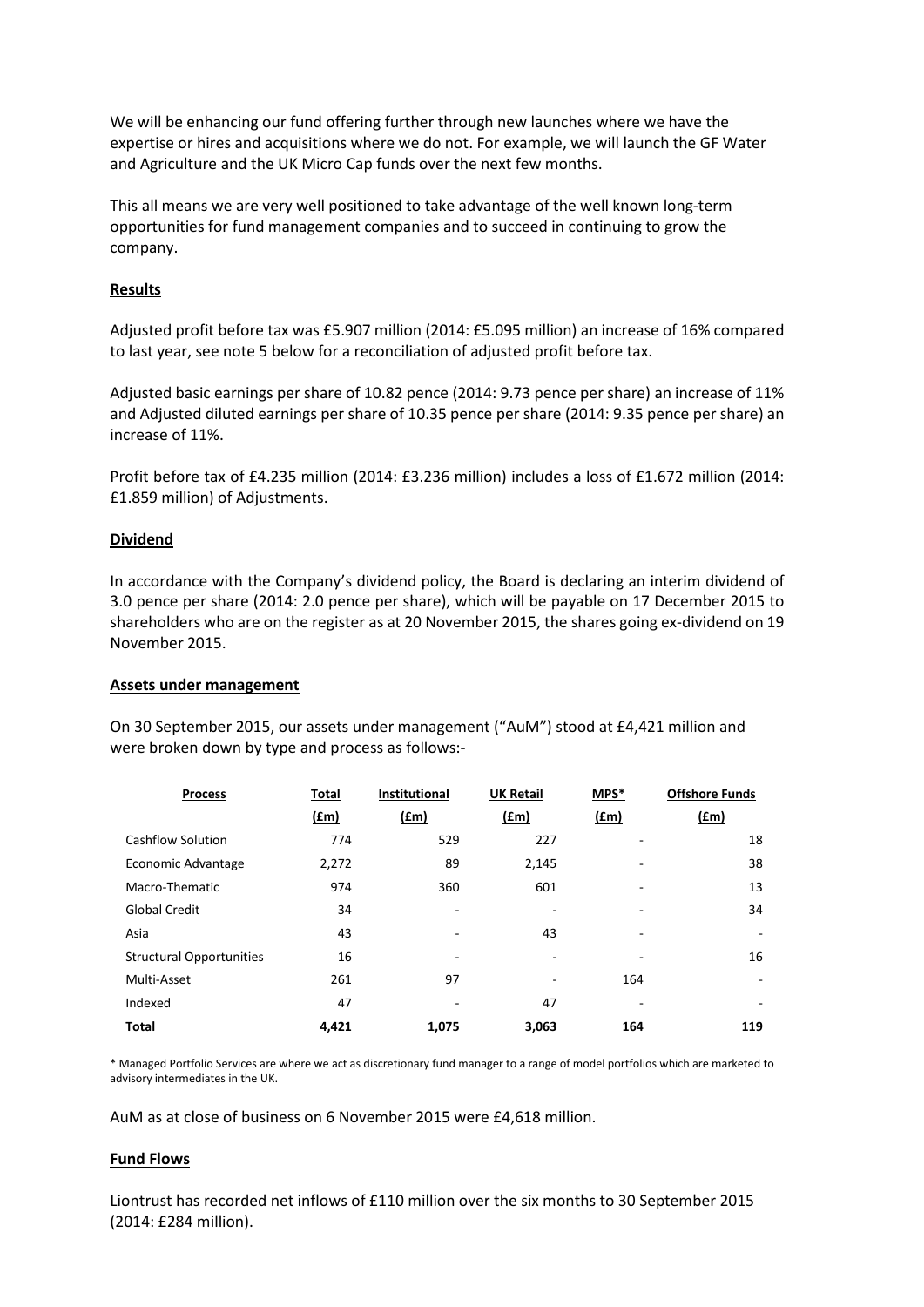A reconciliation of fund flows and AuM over the half year is as follows:-

|                                   | <b>Total</b><br>$fm$ | <b>Institutional</b><br><u>£m</u> | <b>UK Retail</b><br><u>£m</u> | MPS*<br>£m | <b>Offshore Funds</b><br>£m |
|-----------------------------------|----------------------|-----------------------------------|-------------------------------|------------|-----------------------------|
| Opening AuM - 1 April 2015        | 4,494                | 1,161                             | 3,092                         | 156        | 85                          |
| Net flows                         | 110                  | (48)                              | 104                           | 17         | 37                          |
| Market and Investment performance | (183)                | (38)                              | (133)                         | (9)        | (3)                         |
| Closing AuM - 30 September 2015   | 4,421                | 1,075                             | 3,063                         | 164        | 119                         |

\* Managed Portfolio Services are where we act as discretionary fund manager to a range of model portfolios which are marketed to advisory intermediates in the UK.

### **Fund Performance (Quartile ranking) and Awards**

The strength of Liontrust's fund management capability is shown by the fact that all bar one of its actively managed unit trust funds have outperformed the average fund in their respective Investment Association sectors since launch or since the fund managers were appointed to 30 September 2015.

|                                     | <b>Quartile</b><br>ranking $-1$<br>vear | <b>Quartile</b><br>ranking<br>- 3 year | <b>Quartile</b><br>ranking -<br>5 year | <b>Quartile</b><br>ranking $-$<br><b>Since</b><br><b>Manager</b><br>tenure | Launch / Manager<br>appointed |
|-------------------------------------|-----------------------------------------|----------------------------------------|----------------------------------------|----------------------------------------------------------------------------|-------------------------------|
| Liontrust UK Growth Fund            |                                         | 3                                      | 2                                      | 2                                                                          | 25/03/2009                    |
| Liontrust Special Situations Fund   | 2                                       | 3                                      | 1                                      | 1                                                                          | 10/11/2005                    |
| Liontrust UK Smaller Companies Fund | 1                                       | 2                                      | 1                                      | 1                                                                          | 08/01/1998                    |
| Liontrust European Growth Fund      |                                         | 4                                      | 3                                      | 1                                                                          | 15/11/2006                    |
| Liontrust Global Income Fund        | 4                                       |                                        |                                        | 4                                                                          | 03/07/2013                    |
| Liontrust Asia Income Fund          |                                         | 2                                      |                                        |                                                                            | 05/03/2012                    |
| Liontrust Macro Equity Income Fund  | 3                                       | 2                                      | 3                                      | 1                                                                          | 31/10/2003                    |
| Liontrust Macro UK Growth Fund      |                                         |                                        |                                        |                                                                            | 01/08/2002                    |

Source: Financial Express, total return, bid to bid, to 30 September 2015 unless otherwise stated. The above funds are all UK authorised unit trusts (retail share class). Liontrust FTSE 100 Tracker Fund (index fund) not included. Past performance is not a guide to the future; the value of investments and the income from them can fall as well as rise. Investors may not get back the amount originally subscribed.

## **Outlook**

This time last year, I wrote about the uncertainty facing UK investors from the upcoming General Election in May 2015. A year on and investors face great uncertainty as governments and central banks continue to grapple with the challenge of how to generate sustainable economic growth and will they or won't they raise interest rates.

As I have written before, we focus on managing money according to our robust and distinct investment processes so it gives our clients certainty over how we will invest their savings even if everything else is unclear. This will continue to stand us in good stead over the coming months and years.

### **Adrian Collins, Chairman**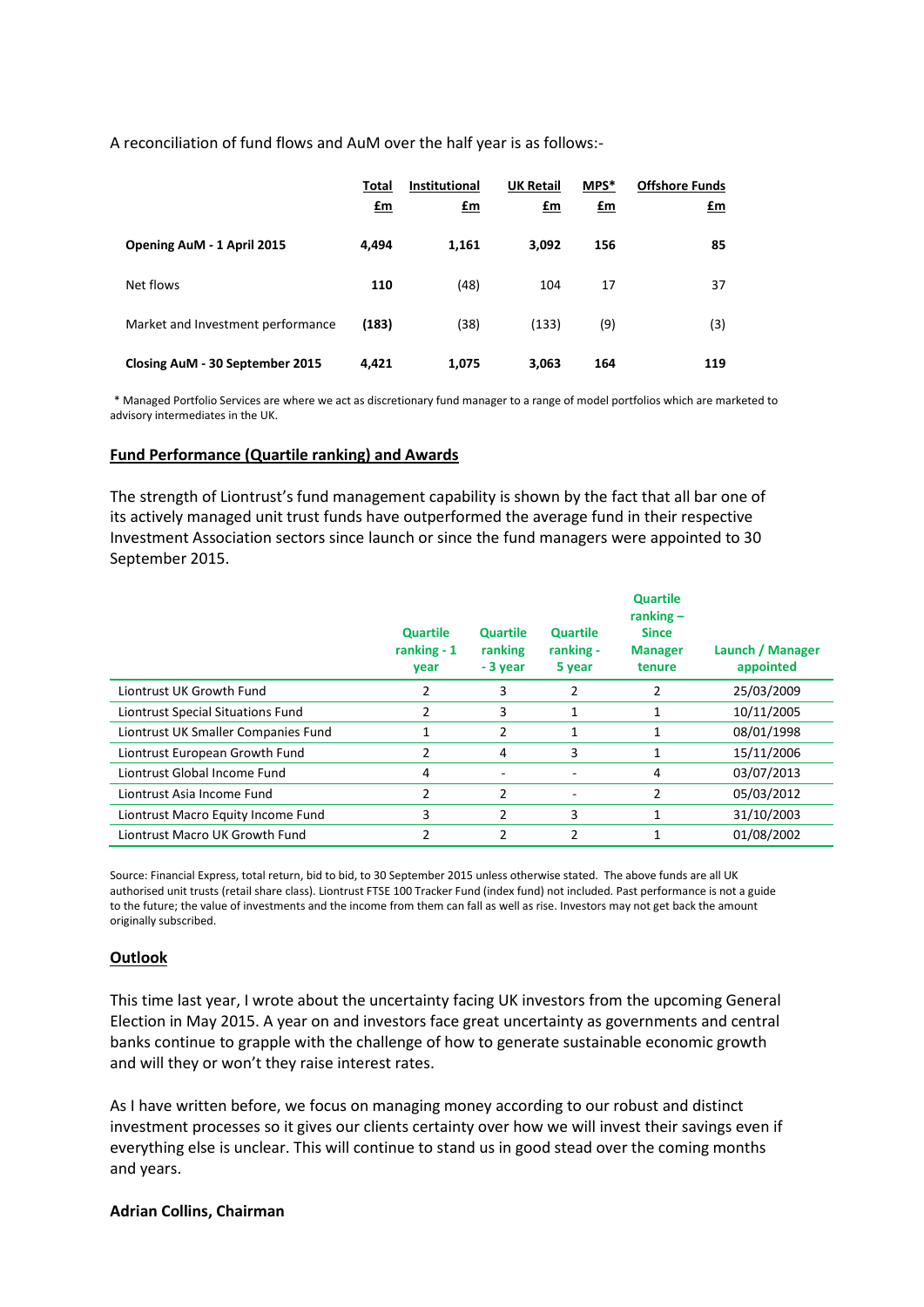# **Consolidated Statement of Comprehensive Income Six months ended 30 September 2015**

|                                                     |                | Six         | Six         | Year           |
|-----------------------------------------------------|----------------|-------------|-------------|----------------|
|                                                     |                | months to   | months to   | ended          |
|                                                     |                | 30-Sep-15   | 30-Sep-14   | 31-Mar-15      |
|                                                     |                | (unaudited) | (unaudited) | (audited)      |
|                                                     | <b>Notes</b>   | £'000       | £'000       | £'000          |
|                                                     |                |             |             |                |
| <b>Continuing operations</b>                        |                |             |             |                |
| Revenue                                             | 3              | 18,708      | 15,846      | 36,821         |
| Cost of sales                                       |                | (26)        | (31)        | (57)           |
| <b>Gross profit</b>                                 |                | 18,682      | 15,815      | 36,764         |
|                                                     |                |             |             |                |
| Realised profit on sale of financial assets         |                |             |             | $\overline{2}$ |
| Administration expenses                             | 4              | (14, 455)   | (12, 593)   | (29, 522)      |
| <b>Operating profit from Continuing Operations</b>  |                | 4,227       | 3,222       | 7,244          |
|                                                     |                |             |             |                |
| Interest receivable                                 |                | 8           | 14          | 21             |
| <b>Profit before tax from Continuing Operations</b> |                | 4,235       | 3,236       | 7,265          |
| Taxation                                            | 6              | (916)       | (48)        | (1,058)        |
| Profit for the period                               |                | 3,319       | 3,188       | 6,207          |
| <b>Total comprehensive income</b>                   |                | 3,319       | 3,188       | 6,207          |
|                                                     |                |             |             |                |
|                                                     |                | Pence       | Pence       | Pence          |
|                                                     |                |             |             |                |
| Basic earnings per share                            | $\overline{7}$ | 7.60        | 7.71        | 14.61          |
| Diluted earnings per share                          | 7              | 7.27        | 7.41        | 13.58          |

# **Consolidated Balance Sheet As at 30 September 2015**

|                               |              | (unaudited) | (unaudited) | (audited) |
|-------------------------------|--------------|-------------|-------------|-----------|
|                               | <b>Notes</b> | £'000       | £'000       | £'000     |
| <b>Assets</b>                 |              |             |             |           |
| Non current assets            |              |             |             |           |
| Intangible assets             | 8            | 3,774       | 6,222       | 4,998     |
| Property, plant and equipment |              | 278         | 236         | 277       |
| Deferred tax assets           |              | 1,076       | 1,180       | 1,088     |
|                               |              | 5,128       | 7,638       | 6,363     |
| <b>Current assets</b>         |              |             |             |           |
| Trade and other receivables   |              | 18,951      | 24,972      | 32,405    |
| <b>Financial assets</b>       | 9            | 668         | 732         | 242       |
| Cash and cash equivalents     |              | 16,176      | 12,903      | 16,393    |
| <b>Total current assets</b>   |              | 35,795      | 38,607      | 49,040    |

30-Sep-15 30-Sep-14 31-Mar-15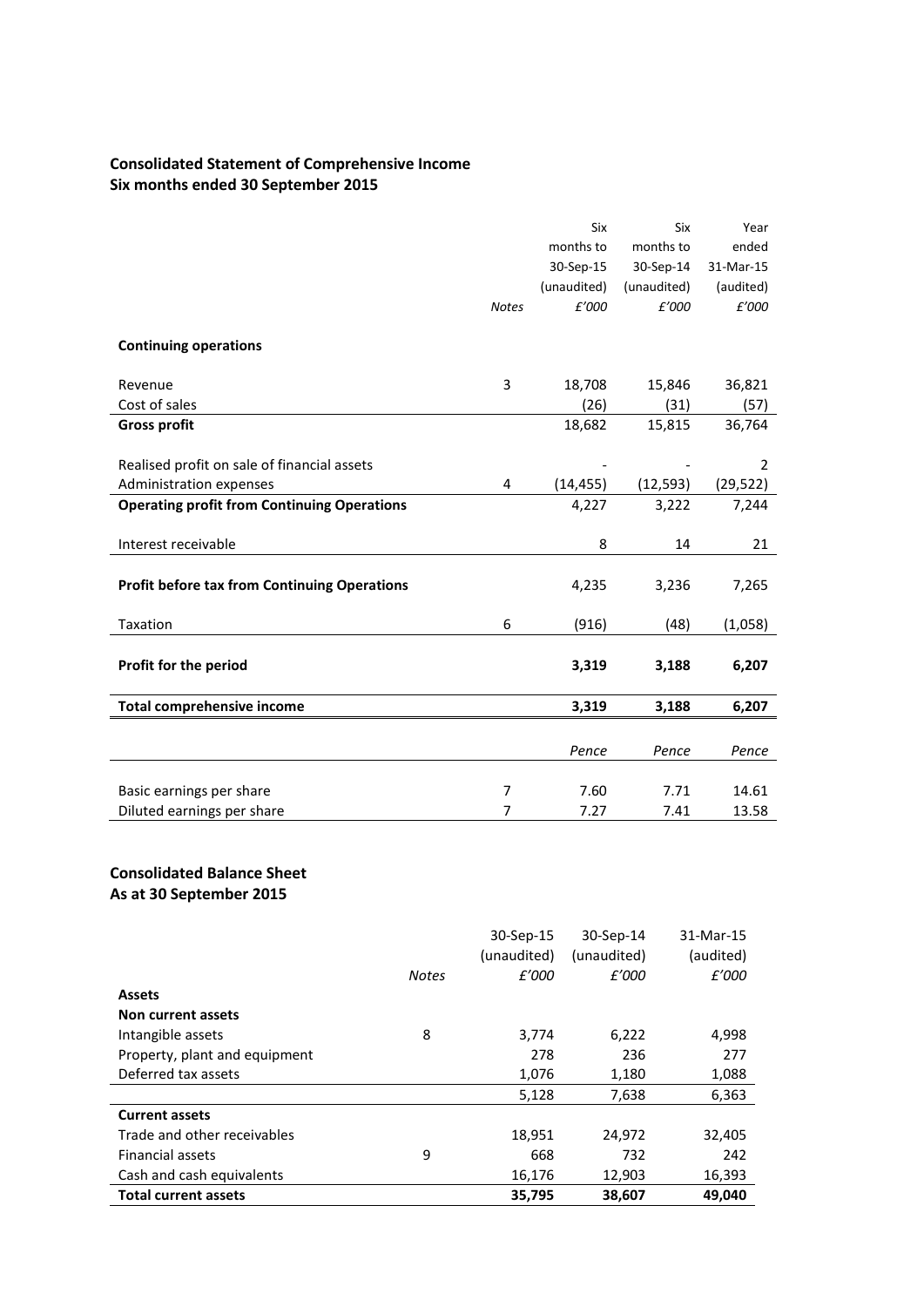| <b>Liabilities</b>               |           |           |          |
|----------------------------------|-----------|-----------|----------|
| <b>Current liabilities</b>       |           |           |          |
| Trade and other payables         | (16, 587) | (24, 570) | (30,969) |
| Corporation tax payable          | (1,007)   |           | (686)    |
| <b>Total current liabilities</b> | (17,594)  | (24,570)  | (31,655) |
|                                  |           |           |          |
| Net current assets               | 18,201    | 14,037    | 17,385   |
|                                  |           |           |          |
| <b>Net assets</b>                | 23,329    | 21,675    | 23,748   |
|                                  |           |           |          |
| Shareholders' equity             |           |           |          |
| Ordinary shares                  | 454       | 454       | 454      |
| Share premium                    | 17,692    | 17,692    | 17,692   |
| Capital redemption reserve       | 19        | 19        | 19       |
| Retained earnings                | 7,309     | 13,285    | 11,395   |
| Own shares held                  | (2, 145)  | (9, 775)  | (5, 812) |
| <b>Total equity</b>              | 23,329    | 21,675    | 23,748   |

# **Consolidated Cash Flow Statement Six months ended 30 September 2015**

|                                                      | Six           | Six         | Year      |
|------------------------------------------------------|---------------|-------------|-----------|
|                                                      | months to     | months to   | ended     |
|                                                      | 30-Sep-15     | 30-Sep-14   | 31-Mar-15 |
|                                                      | (unaudited)   | (unaudited) | (audited) |
|                                                      | $\pounds'000$ | £'000       | £'000     |
| Cash flows from operating activities                 |               |             |           |
| Cash inflow from operations                          | 20,570        | 20,634      | 41,411    |
| Cash outflow from operations                         | (15, 438)     | (17, 626)   | (33, 477) |
| Cash outflow from changes in unit trust receivables  |               |             |           |
| and payables                                         | (677)         | (2, 728)    | (2,964)   |
| Net cash from operations                             | 4,455         | 280         | 4,970     |
|                                                      |               |             |           |
| Interest received                                    | 8             | 16          | 21        |
| Tax paid                                             | (583)         | (658)       | (657)     |
| Net cash from/(used in) operating activities         | 3,880         | (362)       | 4,334     |
|                                                      |               |             |           |
| Cash flows from investing activities                 |               |             |           |
| Purchase of property and equipment                   | (57)          | (12)        | (103)     |
| Purchase of ICI's                                    | (207)         | (461)       | (694)     |
| Purchase of seeding investments                      | (74)          | (163)       | (180)     |
| Sale of seeding investments                          |               |             | 4         |
| Net cash used in investing activities                | (338)         | (636)       | (973)     |
|                                                      |               |             |           |
| Cash flows from financing activities                 |               |             |           |
| Issue of new shares                                  |               | 30          | 30        |
| Purchase of own shares                               | (1, 150)      | (543)       | (553)     |
| Dividends paid                                       | (2,609)       | (859)       | (1,718)   |
| Net cash used in financing activities                | (3,759)       | (1, 372)    | (2, 241)  |
|                                                      |               |             |           |
| Net (decrease)/increase in cash and cash equivalents | (217)         | (2, 370)    | 1,120     |
| Opening cash and cash equivalents*                   | 16,393        | 15,273      | 15,273    |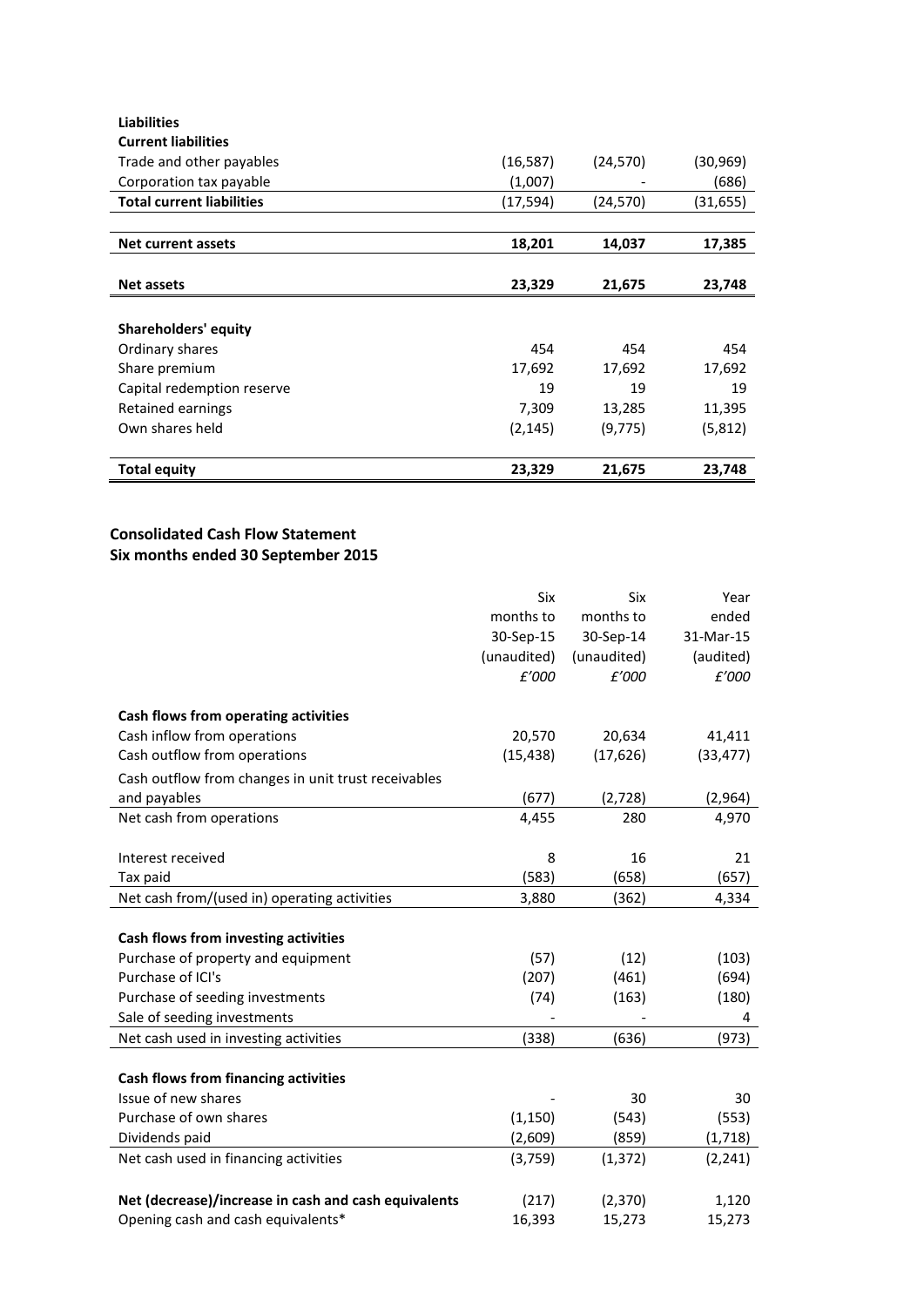| <b>Closing cash and cash equivalents</b> | 16.176 | 12,903 | 16,393 |
|------------------------------------------|--------|--------|--------|
|                                          |        |        |        |

**\* Cash and cash equivalents consists only of cash balances.**

# **Consolidated Statement of Change in Equity Six months ended 30 September 2015**

|                                              | <b>Share</b><br>capital<br>£ '000 | <b>Share</b><br>premium<br>£ '000 | Capital<br>redemption<br>£ '000 | Retained<br>earnings<br>£ '000 | Own shares<br>held<br>£ '000 | <b>Total</b><br>Equity<br>£ '000 |
|----------------------------------------------|-----------------------------------|-----------------------------------|---------------------------------|--------------------------------|------------------------------|----------------------------------|
| Balance at 1 April 2015 brought<br>forward   | 424                               | 17,692                            | 19                              | 11,395                         | (5,812)                      | 23,748                           |
| Profit for the period                        |                                   |                                   |                                 | 3,319                          |                              | 3,319                            |
| Total comprehensive income for<br>the period |                                   |                                   |                                 | 3,319                          |                              | 3,319                            |
| Dividends paid                               |                                   |                                   |                                 | (2,609)                        |                              | (2,609)                          |
| Shares issued                                |                                   |                                   |                                 |                                |                              |                                  |
| Purchase of own shares                       |                                   |                                   |                                 |                                | (1, 150)                     | (1, 150)                         |
| Purchase of ICI's                            |                                   |                                   |                                 | (5,024)                        | 4,817                        | (207)                            |
| Equity share options issued                  |                                   |                                   |                                 | 228                            |                              | 228                              |
| <b>Balance at 30 September 2015</b>          | 454                               | 17,692                            | 19                              | 7,309                          | (2, 145)                     | 23,329                           |

# **Consolidated Statement of Change in Equity Six months ended 30 September 2014**

|                                              | <b>Share</b> | <b>Share</b> | Capital                  | Retained | Own shares | <b>Total</b> |
|----------------------------------------------|--------------|--------------|--------------------------|----------|------------|--------------|
|                                              | capital      | premium      | redemption               | earnings | held       | Equity       |
|                                              | £ '000       | £ '000       | £ '000                   | £ '000   | £ '000     | £ '000       |
| Balance at 1 April 2014 brought<br>forward   | 424          | 17,692       | 19                       | 14,263   | (12, 227)  | 20,171       |
| Profit for the period                        |              |              |                          | 3,188    |            | 3,188        |
| Total comprehensive income for<br>the period |              |              | $\overline{\phantom{a}}$ | 3,188    |            | 3,188        |
| Dividends paid                               |              |              | $\overline{\phantom{0}}$ | (859)    |            | (859)        |
| Shares issued                                | 30           |              |                          |          |            | 30           |
| Purchase of own shares                       |              |              |                          |          | (543)      | (543)        |
| Purchase of ICI's                            |              |              | Ξ.                       | (3, 456) | 2,995      | (461)        |
| Equity share options issued                  |              |              |                          | 149      |            | 149          |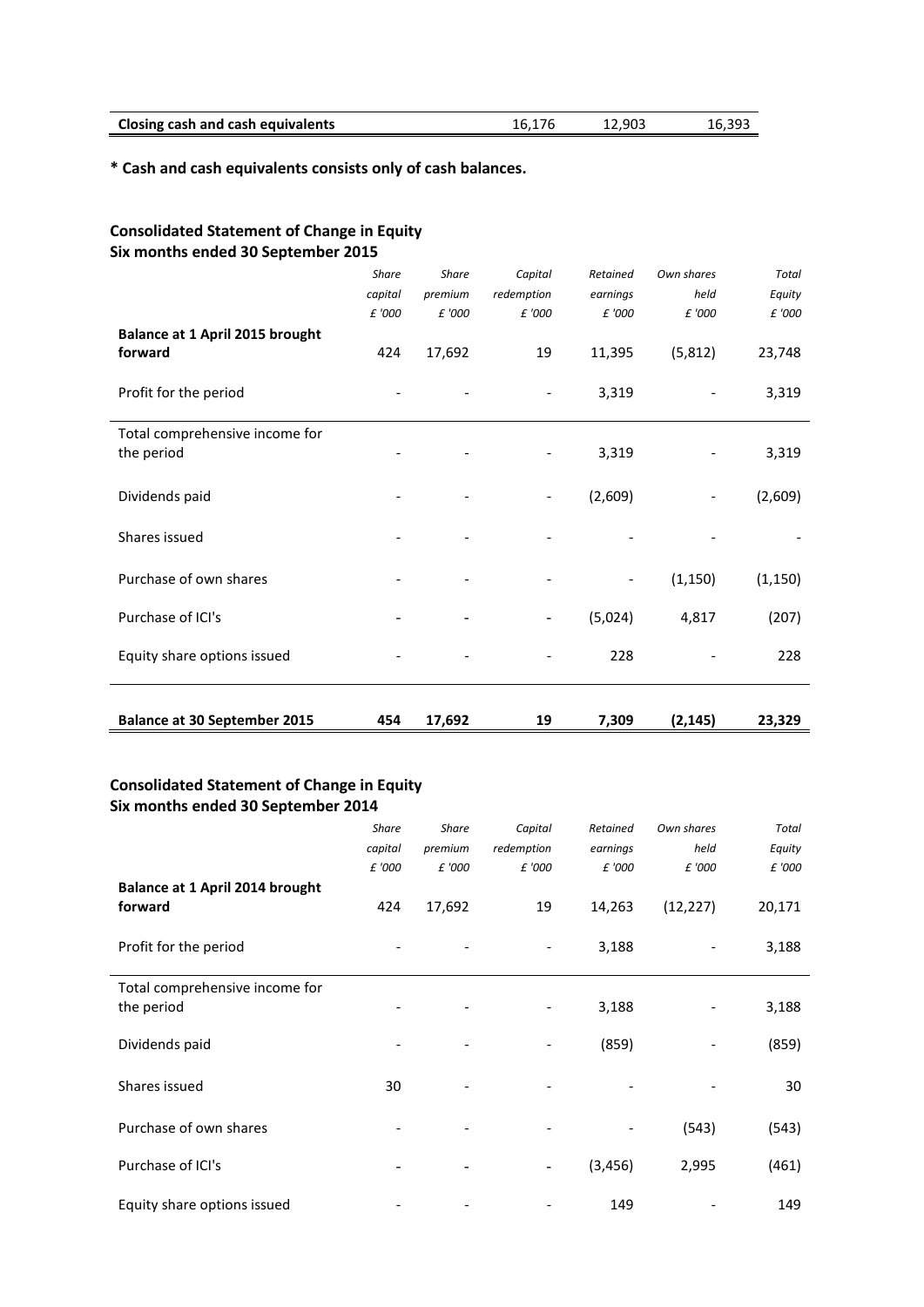| <b>Balance at 30 September 2015</b> | 454 17,692 | 13,285 (9,775) | 21,675 |
|-------------------------------------|------------|----------------|--------|

#### **Consolidated Statement of Change in Equity Year ended 31 March 2015**

| <b>Balance at 31 March 2015</b>              | 454          | 17,692       | 19                       | 11,395   | (5, 812)   | 23,748       |
|----------------------------------------------|--------------|--------------|--------------------------|----------|------------|--------------|
| Equity share options issued                  |              |              |                          | 305      |            | 305          |
| Purchase of ICI's                            |              |              |                          | (7,662)  | 6,968      | (694)        |
| Purchase of own shares                       |              |              |                          |          | (553)      | (553)        |
| Shares issued                                | 30           |              |                          |          |            | 30           |
| Dividends paid                               |              |              | $\overline{\phantom{a}}$ | (1,718)  | -          | (1, 718)     |
| Total comprehensive income for<br>the period |              |              | $\overline{\phantom{a}}$ | 6,207    |            | 6,207        |
| Profit for the period                        |              |              |                          | 6,207    |            | 6,207        |
| Balance at 1 April 2014 brought<br>forward   | 424          | 17,692       | 19                       | 14,263   | (12, 227)  | 20,171       |
|                                              | £ '000       | £ '000       | £ '000                   | £ '000   | £ '000     | £ '000       |
|                                              | capital      | premium      | redemption               | earnings | held       | Equity       |
|                                              | <b>Share</b> | <b>Share</b> | Capital                  | Retained | Own shares | <b>Total</b> |

## **Notes to the Financial Statements**

# **1. Principal accounting policies**

This Half Yearly Report is unaudited and does not constitute statutory accounts within the meaning of s434 of the Companies Act 2006. The financial information for the half years ended 30 September 2015 and 2014 has not been audited or reviewed by the auditors pursuant to the Auditing Practices Board guidance on Review of Interim Financial Information. The statutory accounts for the year ended 31 March 2015, which were prepared in accordance with International Financial Reporting Standards ("IFRS"), comprising standards and interpretations approved by either the International Accounting Standards Board or the International Financial Reporting Interpretations Committee or their predecessors, as adopted by the European Union, and with those parts of the Companies Act 2006 applicable to companies reporting under IFRS, have been delivered to the Registrar of Companies. The auditors' opinion on these accounts was unqualified and did not contain a statement made under s498 of the Companies Act 2006.

The financial statements have been prepared in accordance with the Disclosure and Transparency Rules of the Financial Conduct Authority ("DTR") and with IAS 34 'Interim Financial Reporting'.

The accounting policies applied in this Half Yearly Report are consistent with those applied in the Group's most recent annual accounts.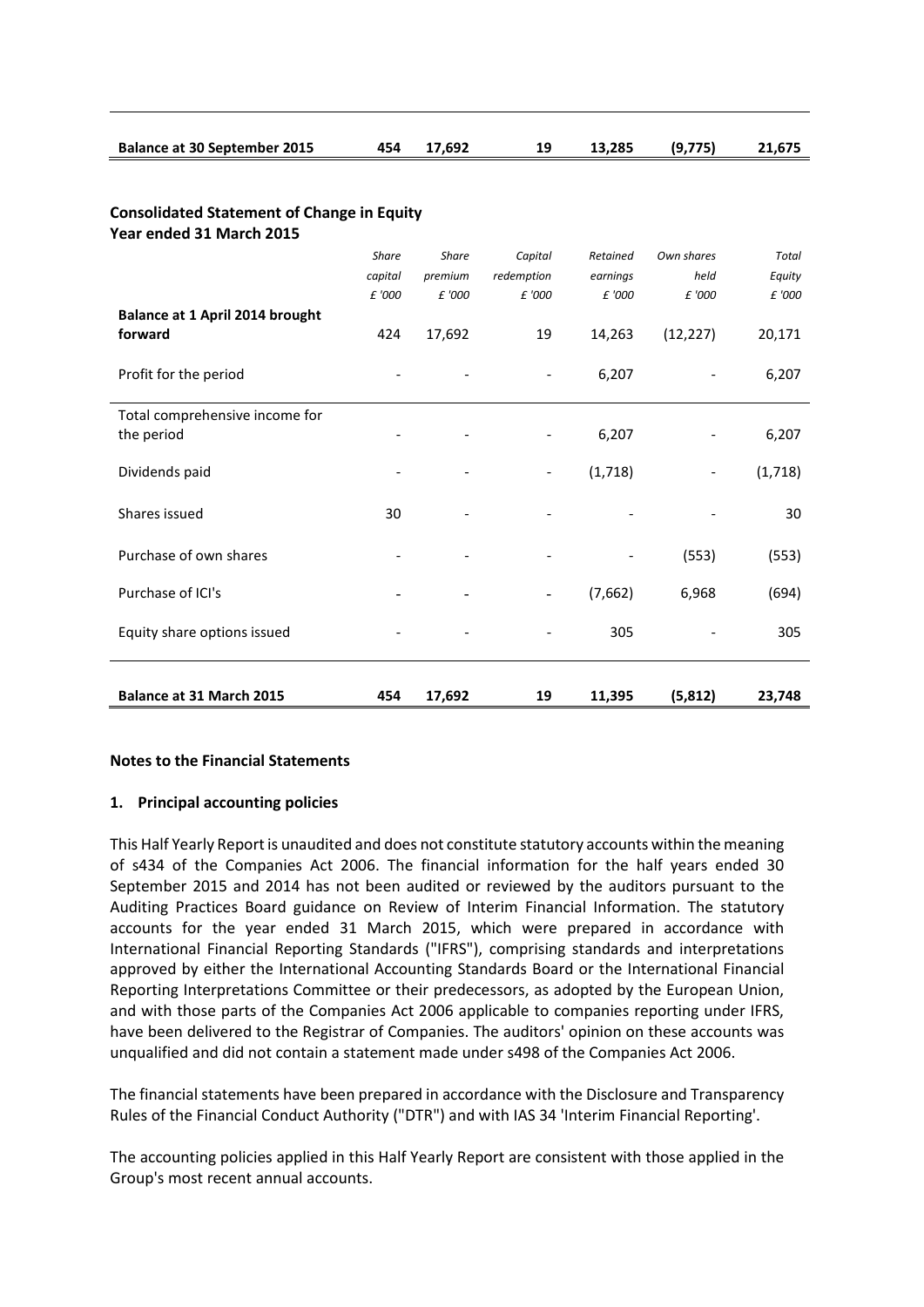# **2. Segmental reporting**

The Group's operates only in one business segment - Investment management.

The Group offers different fund products through different distribution channels. All financial, business and strategic decisions are made centrally by the Board, which determines the key performance indicators of the Group. The Group reviews financial information presented at a Group level. The Board, is therefore, the chief operating decision-maker for the Group. The information used to allocate resources and assess performance is reviewed for the Group as a whole. On this basis, the Group considers itself to be a single-segment investment management business.

# **3. Revenue from Continuing Operations**

|                           | Six         | Six         | Year      |
|---------------------------|-------------|-------------|-----------|
|                           | months to   | months to   | ended     |
|                           | 30-Sep-15   | 30-Sep-14   | 31-Mar-15 |
|                           | (unaudited) | (unaudited) | (audited) |
|                           | £'000       | £'000       | £'000     |
| Revenue                   |             |             |           |
| - Revenue                 | 18,666      | 15,846      | 33,631    |
| - Performance fee revenue | 42          |             | 3,190     |
| <b>Total Revenue</b>      | 18,708      | 15,846      | 36,821    |

# **4. Administration expenses from Continuing Operations**

|                                                            | Six         | Six         | Year      |
|------------------------------------------------------------|-------------|-------------|-----------|
|                                                            | months to   | months to   | ended     |
|                                                            | 30-Sep-15   | 30-Sep-14   | 31-Mar-15 |
|                                                            | (unaudited) | (unaudited) | (audited) |
|                                                            |             |             |           |
|                                                            | £'000       | £'000       | £'000     |
| <b>Employee related expenses</b>                           |             |             |           |
| Director and employee costs                                | 1,886       | 1,339       | 3,145     |
| Pension costs                                              | 101         | 65          | 141       |
| Share incentivisation expense                              | 240         | 206         | 285       |
| Severance compensation                                     | 6           | 16          | 31        |
|                                                            | 2,233       | 1,626       | 3,602     |
| Non employee related expenses                              |             |             |           |
| Members' drawings charged as an expense                    | 6,429       | 5,967       | 14,502    |
| Restructuring (acquisition related and other)              | 22          | 223         | 1,840     |
| Members' share incentivisation expense                     | 123         | 149         | 277       |
| Depreciation, Intangible asset amortisation and impairment | 1,281       | 1,265       | 2,539     |
| Financial services Compensation Scheme Levy                |             |             | (135)     |
| Other administration expenses                              | 4,367       | 3,363       | 6,897     |
| <b>Total administration expenses</b>                       | 14,455      | 12,593      | 29,522    |

# **5. Adjusted profit before tax**

Adjusted profit before tax is disclosed in order to give shareholders a clearer indication of the profitability of the Group. The adjusted profit or loss is the total of Group profit or loss excluding the following items:

Non-cash items which include depreciation, intangible asset amortisation and IFRS2 related expenses; and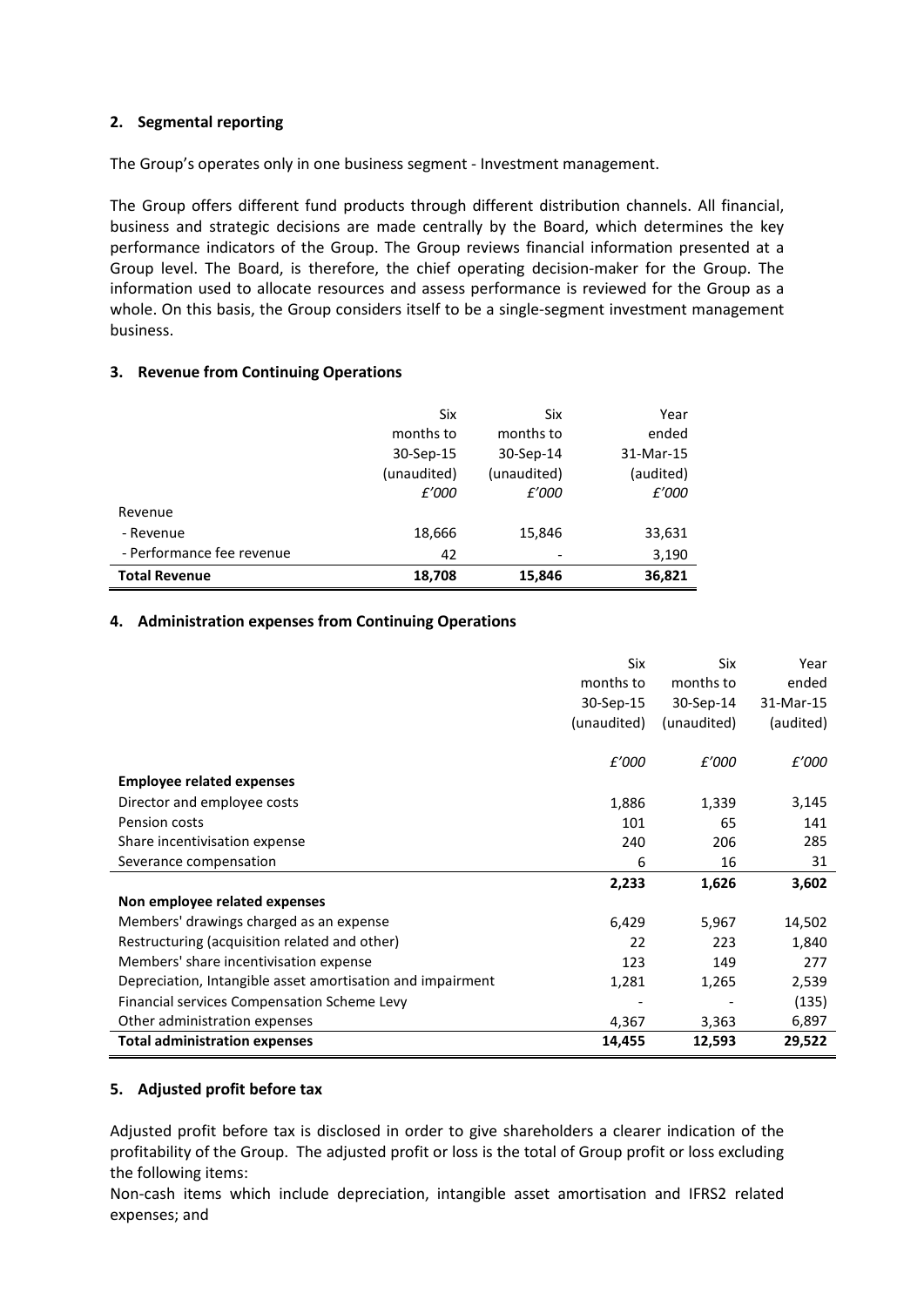non-recurring items which include cost reduction expenses, restructuring costs, acquisition related costs, integration costs, share incentivisation expenses, severance compensation and Financial Services Compensation Scheme Interim Levy.

Adjusted profit before tax is reconciled in the table below:

|                                                                      | Six         | Six         | Year      |
|----------------------------------------------------------------------|-------------|-------------|-----------|
|                                                                      | months to   | months to   | ended     |
|                                                                      | 30-Sep-15   | 30-Sep-14   | 31-Mar-15 |
|                                                                      | (unaudited) | (unaudited) | (audited) |
|                                                                      |             |             |           |
|                                                                      | £'000       | £'000       | £'000     |
|                                                                      |             |             |           |
| Profit for the period                                                | 3,319       | 3,188       | 6,207     |
| <b>Taxation on Continuing Operations</b>                             | 916         | 48          | 1,058     |
| Profit before tax from Continuing Operations                         | 4,235       | 3,236       | 7,265     |
|                                                                      |             |             |           |
| Employee related share incentivisation expense                       | 240         | 206         | 285       |
| Member related share incentivisation expense                         | 123         | 149         | 277       |
| Severance compensation                                               | 6           | 16          | 31        |
| Professional services (restructuring, acquisition related and other) | 22          | 223         | 1,840     |
| Convertible Loan repurchase                                          |             |             | (135)     |
| Depreciation, Intangible asset amortisation and impairment           | 1,281       | 1,265       | 2,539     |
| Adjustments                                                          | 1,672       | 1,859       | 4,837     |
| Adjusted profit before tax                                           | 5,907       | 5,095       | 12,102    |
|                                                                      |             |             |           |
| Interest receivable                                                  | (8)         | (14)        | (21)      |
|                                                                      |             |             |           |
| Adjusted operating profit                                            | 5,899       | 5,081       | 12,081    |
|                                                                      |             |             |           |
| Adjusted basic earnings per share*                                   | 10.82       | 9.73        | 22.51     |
| Adjusted diluted earnings per share*                                 | 10.35       | 9.35        | 20.92     |

\* Assumes a tax rate of 20% (2014: 21%)

# **6. Taxation**

The half yearly tax charge has been calculated at the estimated full year effective UK corporation tax rate of 20% (2014: 21%).

# **7. Earnings per share**

The calculation of basic earnings per share is based on profit after taxation and the weighted average number of Ordinary Shares in issue for each period. The weighted average number of Ordinary Shares for the six months ended 30 September 2015 was 43,658,542 (30 September 2014: 41,373,566, 31 March 2015: 42,472,053). Shares held by the Liontrust Asset Management Employee Trust are not eligible for dividends and are treated as cancelled for the purposes of calculating earnings per share.

Diluted earnings per share is calculated on the same bases as set out above, after adjusting the weighted average number of Ordinary Shares for the effect of options to subscribe for new Ordinary Shares that were in existence during the six months ended 30 September 2015. The adjusted weighted average number of Ordinary Shares so calculated for the period was 45,656,303 (30 September 2014: 43,047,922, 31 March 2015: 45,700,575). This is reconciled to the actual weighted number of Ordinary Shares as follows: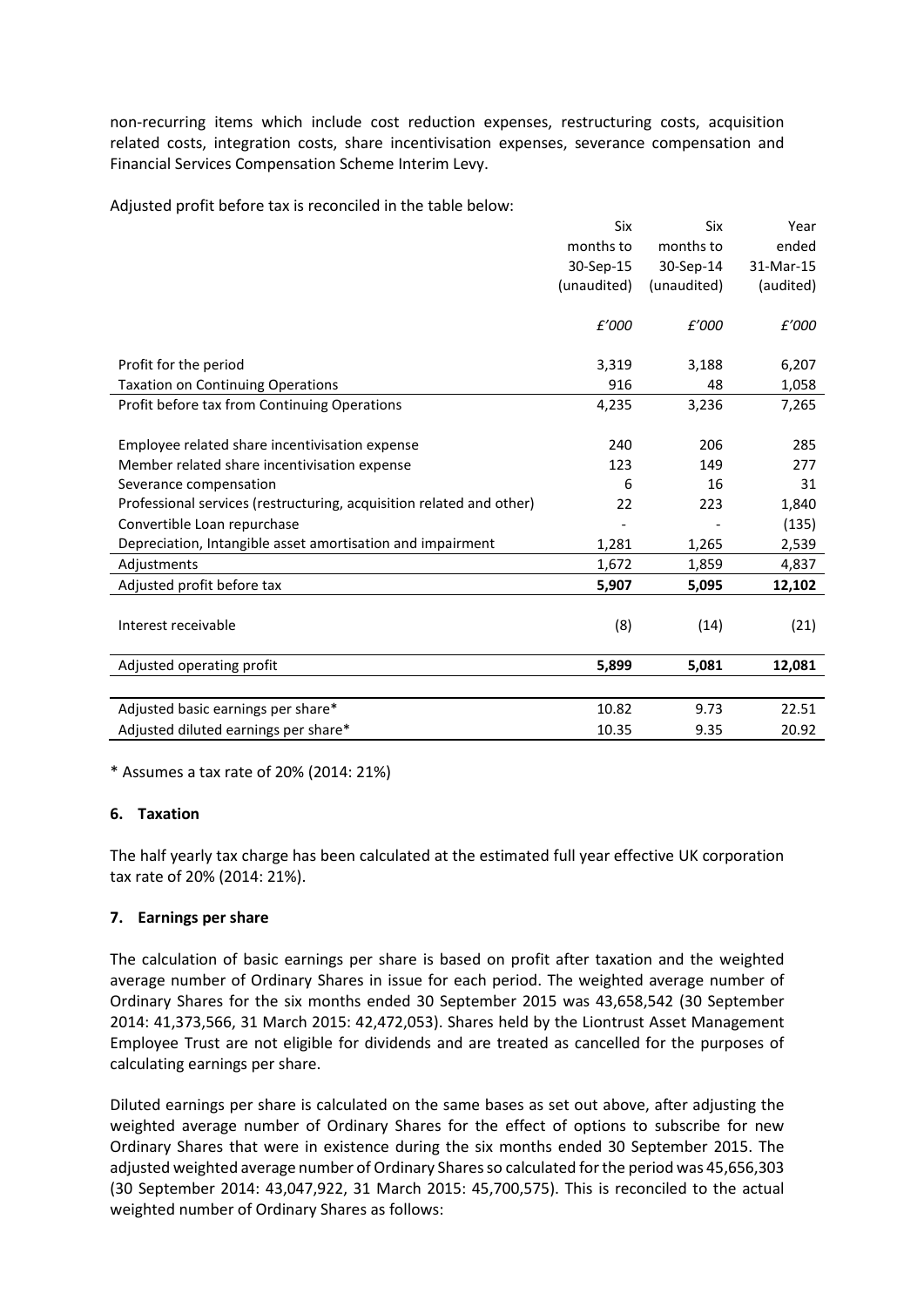| Weighted average number of Ordinary Shares                                                                                                                                                               | 30-Sep-15<br>43,658,542        | 30-Sep-14<br>41,373,566                                              | 31-Mar-15<br>42,472,053                            |
|----------------------------------------------------------------------------------------------------------------------------------------------------------------------------------------------------------|--------------------------------|----------------------------------------------------------------------|----------------------------------------------------|
| Weighted average number of dilutive Ordinary shares under<br>option:                                                                                                                                     |                                |                                                                      |                                                    |
| - to Liontrust Senior Incentive Plan<br>- to Liontrust Incentive Plan<br>- to Liontrust Option Plan<br>- to the Liontrust Members Incentive Plan<br>- to the Deferred Bonus and Variable Allocation Plan | 44,126<br>1,550,765<br>402,870 | 1,485,715<br>132,789<br>38,129<br>$\overline{\phantom{a}}$<br>17,723 | 745,012<br>66,587<br>39,358<br>2,346,713<br>30,852 |
| Adjusted weighted average number of Ordinary Shares                                                                                                                                                      | 45.656.303                     | 43,047,922                                                           | 45.700.575                                         |

# **8. Intangible assets**

Intangible assets represent investment management contracts that have been capitalised upon acquisition and are amortised on a straight-line basis over a period of 5 years. The intangible asset on the balance sheet represents investment management contracts as follows:

|                                                             | 30-Sep-15 | 30-Sep-14 | 31-Mar-15 |
|-------------------------------------------------------------|-----------|-----------|-----------|
|                                                             | £'000     | £'000     | £'000     |
| Contracts acquired from Walker Crips Asset Managers Limited | 3.774     | 6.222     | 4.998     |
|                                                             | 3.774     | 6.222     | 4.998     |
|                                                             |           |           |           |

## **9. Financial Assets**

Assets held at fair value through profit and loss:

The Group's assets held at fair value through profit and loss represent units in the UK Authorised unit trusts held in the manager's box and are valued at bid price.

## Assets held as available-for-sale

The Group's assets held as available-for-sale represent shares in the Liontrust GF Global Strategic Bond Fund, the Liontrust GF Special Situations Fund, the GF Macro Equity Income Fund, the GF European Strategic Equity Fund, the GF UK Growth Fund and the GF Global Income Fund (all subfunds of Liontrust Global Funds PLC) and are valued at bid price).

## **10. Related party transactions**

During the six months to 30 September 2015 the Group received fees from unit trusts under management of £16,291,000 (2014: £16,547,000). Transactions with these unit trusts comprised creations of £215,667,000 (2014: £342,262,000) and liquidations of £115,711,000 (2014: £159,584,000). Directors can invest in unit trusts managed by the Group on commercial terms that are no more favourable than those available to staff in general. As at 30 September 2015 the Group owed the unit trusts £12,764,000 (2014: £12,017,000) in respect of unit trust creations and was owed £13,391,000 (2014: £5,194,000) in respect of unit trust cancellations and fees.

As at 30 September 2015 members owed Liontrust Fund Partners LLP and Liontrust Investment Partners LLP (the 'LLPs') £706,000 (2014: £216,000). These loans were provided in connection with the relevant members' duties as a member of the relevant LLP.